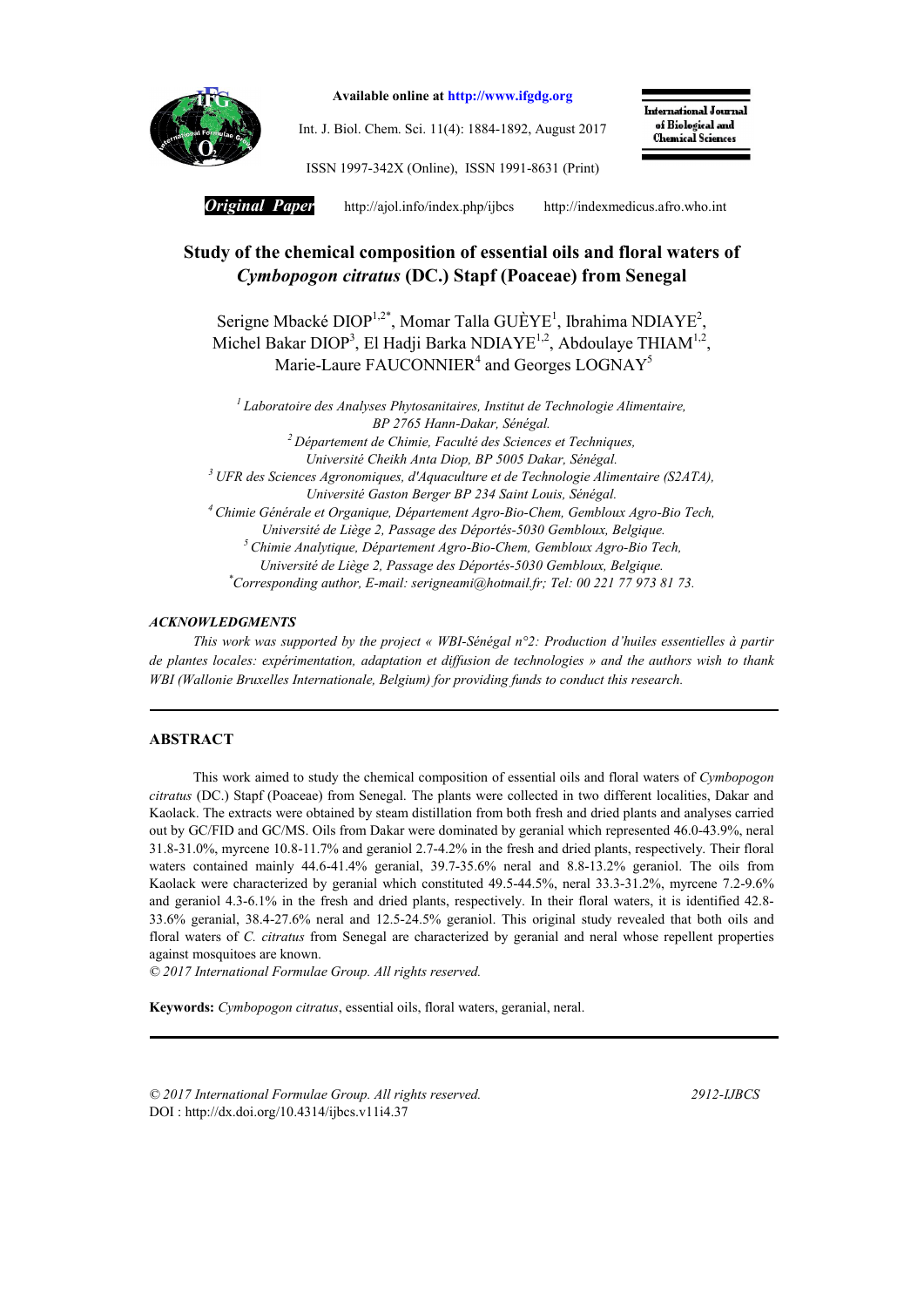#### INTRODUCTION

There is a large biodiversity of aromatic plants in Senegal. Among them, basil, lemongrass, eucalyptus and mint represent four very interesting sources. These plants that contain essential oil are used in many fields such as food, agriculture, perfumery and medicine*.* But most of them have not yet been investigated. In Senegal, *Cymbopogon citratus* is known for its repellent properties against anopheles mosquitoes which are vectors of Malaria that kills many children in sub-saharan Africa. Recent WHO epidemiological profile in Senegal reports more than 1 case per 1000 population (WHO, 2015). Local intervention policies and strategies include larval control, diagnosis, treatments and surveillance financially supported by Government, Global fund and USAID/PMI. It is also reported that *C. citratus* showed insecticidal, antifungicidal, antiinflammatory, antibacterial and antioxidant activities (Naik et al., 2010; Francisco et al., 2013; Avoseh et al., 2015; Bossou et al., 2015; Briones et al., 2015; Fadli et al., 2016). Efficacy of *C. citratus* is indeed linked to its biochemical composition. In many studies, geranial, neral and myrcene were identified as major constituents of *C. citratus* oils (Bassolé et al., 2011; Costa et al., 2011; Kpoviessi et al., 2014). In addition, the chemical composition of essential oils of *C. citratus* may vary according to the drying methods (Hanaa et al., 2012).

Ongoing researches revealed that endemic plants in Senegal can be valorized for essential oil production. Within an international project designed to promote the production of essential oils in Senegal, several endemic plants among which *C. citratus* have been selected and investigated for their potential uses. The main issue of this global project is to produce bioextracts of plants which can be used in food, pharmaceutical products and for grain protection (Guèye, 2012; Ngom et al., 2014). Although pertinent for the development of local productions, this issue demands previous scientific attention.

Indeed, before starting pilote production, it has been logically suggested to study selected samples of plants in order to characterize their essential oils and to make some comparison with commercial products. For that purpose, laboratory scale hydrodistillations have been undertaken followed by chromatographic/ spectrometric characterization of essential oil constituents. The main constraint with essential oils is their low yield, less than 2% (Smadja, 2009). However, floral waters that constituted their by-products are produced in high volume and can also be valorized for both food and pharmaceutical applications. Study from literature showed that essential oils and floral waters are characterized by the same major components (Sutour, 2010; Diop et al., 2016). In order to locally develop valuable products that offer good repellency properties, this original work has been carried out on Senegalese *C. citratus*. The aim of this present work is to study the chemical composition of essential oils (EOs) and floral waters (FWs) of *C. citratus* from Dakar and Kaolack regions, Senegal.

# MATERIALS AND METHODS

### Plant material and essential oils extraction

*Cymbopogon citratus* (DC.) Stapf (Poaceae) plants were collected in 2015 in two regions of Senegal: Dakar and Kaolack. After identification, specimens  $(CD_1$  and  $CK_1$ ) were deposited in the herbarium of the "Institut Fondamental d'Afrique Noire de l'Université Cheikh Anta Diop de Dakar". Essential oils and floral waters were obtained by submitting separately 100 g of both fresh (F) and dried (D) plants (let at room temperature, 18-27 °C for 7 days in the shade) to steam distillation for 30 min using a Clevenger-type apparatus. Oils and floral waters were stored in the refrigerator (at 4 °C) in amber vials until analysis.

## Essential oils characterization

Essential oils and floral waters samples were subjected to gas chromatography. Essential oils solutions: 10 mg/10 ml in *n*-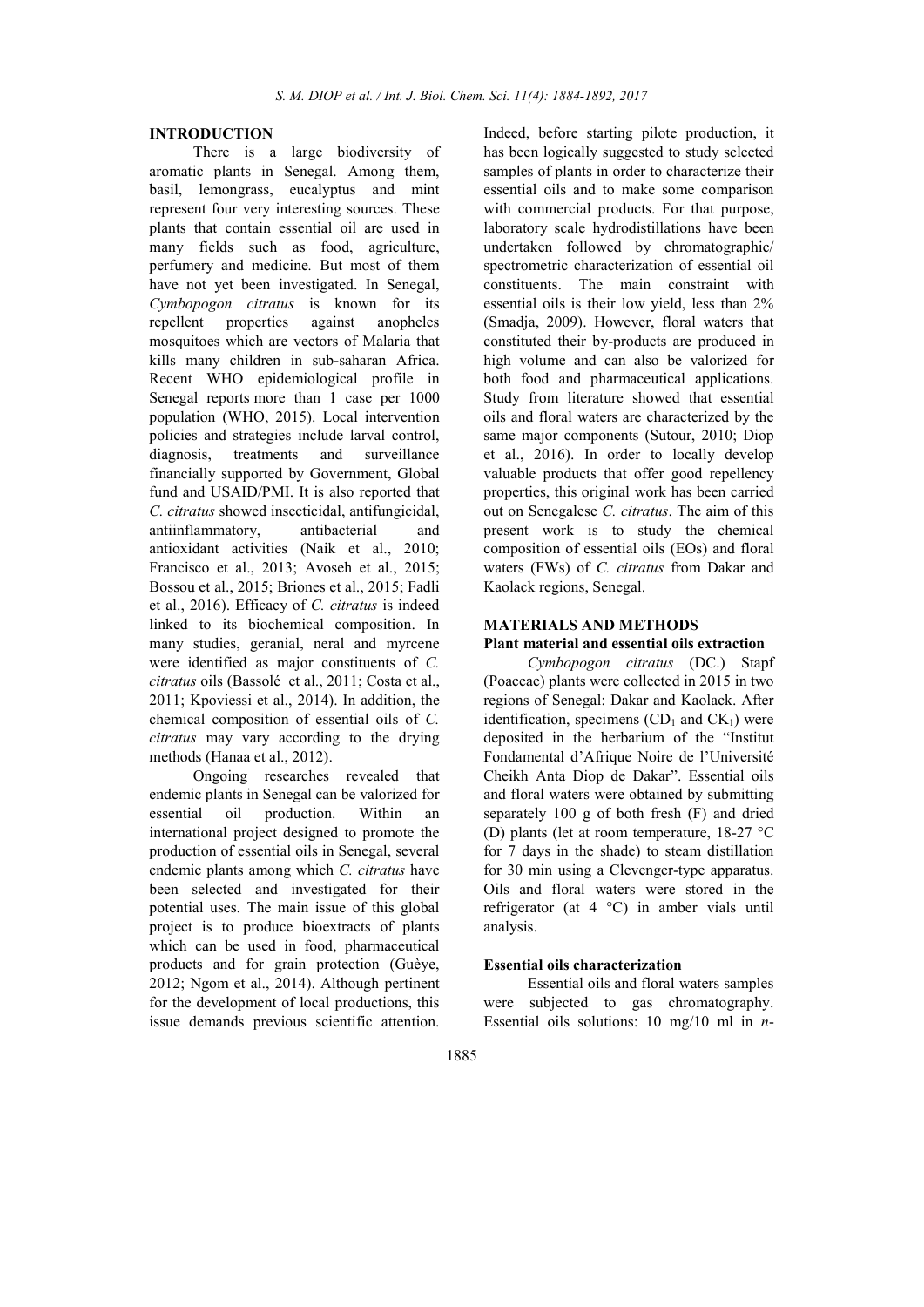hexane were prepared and diluted four times before analysis. Organic substances from floral waters were extracted by liquid-liquid with *n*-hexane (10/2,  $v/v$ ). 1 µl of these both solutions were injected by analysis. The following chromatographic conditions were used: injector (Splitless mode) and detector temperatures: 280 °C and 290 °C, respectively; oven: initial temperature 40 °C (5 min), ramp of 8 °C/min until final temperature 280 °C (5 min); carrier gas, helium at a constant rate set at 1.5 ml/min; air and hydrogen flows: 350 ml/min and 35 ml/min, respectively. The column used was a fused silica capillary, Optima-5-MS-Accent (Macherey-Nagel, Düren-Germany), 5% phenyl-95% methylsiloxane (30 m x 0.25 mm, 0.25 μm film thickness).

GC/FID-Trace Ultra GC from Thermo Electron Corporation (Interscience Louvain-La-Neuve, Belgium) fitted with a flame ionization detector was used for determination of the proportion (%) of each constituent.

GC/MS-Identification of components was carried out on a mass spectrometer from Agilent 5973 Network Mass Selective Detector Quadrupole coupled to a gas chromatograph Agilent 6890N (G1530N), USA. Mass spectra were recorded at 70 eV and the mass scanned range was from 50 to 550 amu. The mass spectra were compared to those from a computerized database (Wiley 275 L) and those given in the literature (Joulain and König, 1998; Adams, 2001). Pure compounds confirmed the identification of the major constituents.

## **RESULTS**

The yields of the essential oils extraction were of 0.42 and 0.42% (Dakar) and 0.55 and 0.48% (Kaolack) in the fresh and dried plants, respectively. Oils and floral waters were rich in monoterpenes (Tables 1 and 2). The total content of oxygenated monoterpenes of FWs were higher than those of EOs, whereas monoterpene hydrocarbons were more abundant in EOs. Oxygenated

monoterpenes represented 87.0 and 85.8% (EOs) and 98.1 and 98.0% (FWs) for Dakar and constituted 91.8 and 87.1% (EOs) and 97.8 and 95.1% (FWs) for Kaolack in the fresh and dried plants, respectively. In Dakar, oils contained 11.4 and 12.5% and floral waters 1.3 and 1.2% of monoterpene hydrocarbons. The latter were of 7.5 and 10.6% (EOs) and 1.3 and 2.3% (FWs) for Kaolack in the fresh and dried plants, respectively. Sesquiterpenes represented less than 1.0% for both oils and floral waters. The prominent components identified in the EOs of *Cymbopogon citratus* from Dakar and Kaolack were the following four acyclic monoterpenes: geranial, neral, myrcene and geraniol. Floral waters were dominated by geranial, neral, and geraniol; they contained lower proportions of myrcene than essential oils. In EOs from Dakar, geranial represented 46.0 (F) and 43.9% (D) and neral 31.8 (F) and 31.0% (D). They were followed by myrcene 10.8 and 11.7% and geraniol 2.7 and 4.2% in the fresh and dried plants, respectively. FWs from Dakar contained mainly 44.6 (F) and 41.4% (D) geranial, 39.7 (F) and 35.6% (D) neral and 8.8 (F) and 13.2% (D) geraniol. The most important constituents of EOs from Kaolack were geranial which constituted 49.5 (F) and 44.5% (D) and neral 33.3 (F) and 31.2% (D). Myrcene with 7.2 (F) and 9.6% (D) and geraniol 4.3 (F) and  $6.1\%$  (D) were also obtained in these oils. In the FWs, it is identified 42.8 and 33.6% geranial, 38.4 and 27.6% neral and 12.5 and 24.5% geraniol in the fresh and dried plants, respectively. Other components were identified in lower rates. 6 methyl-5-Hepten-2-one which was only 0.4 (F) and 0.9% (D) in oils from Dakar and Kaolack, represented 1.1 and 3.1% (Dakar) and 1.3 and 4.2% (Kaolack) in floral waters from fresh and dried plants, respectively. Linalool, rosefuran epoxide, citronellol and geranyl acetate constituted less than 2.0% in both EOs and FWs.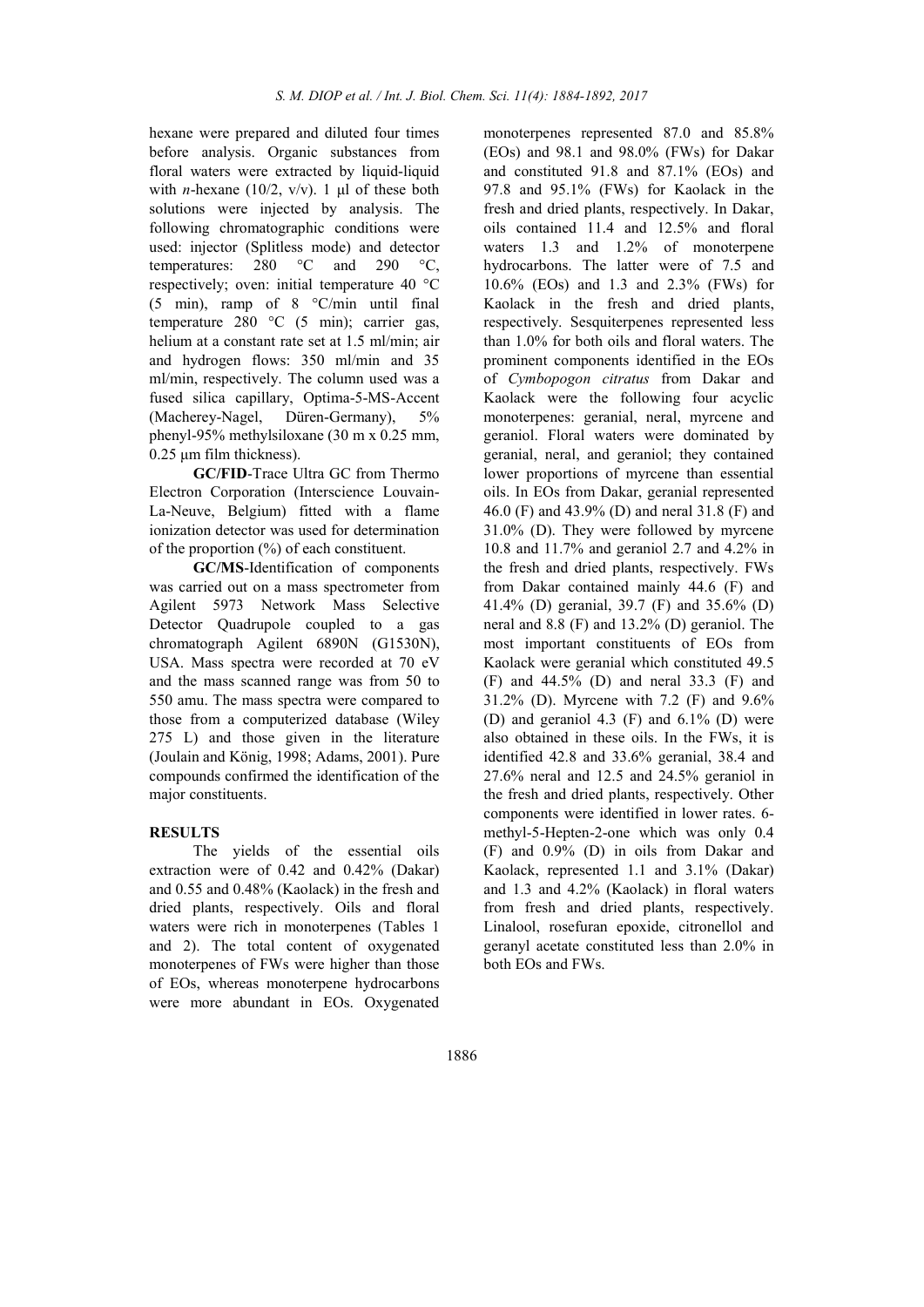|        |  |  |  |  |  | Table 1: Chemical composition of essential oils and floral waters of Cymbopogon citratus from |  |
|--------|--|--|--|--|--|-----------------------------------------------------------------------------------------------|--|
| Dakar. |  |  |  |  |  |                                                                                               |  |

|                                  | Retention |                          | <b>Essential oils</b>    | <b>Floral waters</b>         |                              |  |
|----------------------------------|-----------|--------------------------|--------------------------|------------------------------|------------------------------|--|
| Compounds                        | indices   | Fresh                    | 7 days of                | Fresh                        | 7 days of                    |  |
|                                  |           | plants                   | drying                   | plants                       | drying                       |  |
| 6-Methyl-5-hepten-2-one          | 984       | 0.4                      | 0.9                      | 1.1                          | 3.1                          |  |
| <b>Myrcene</b>                   | 990       | 10.8                     | 11.7                     | 0.5                          | 0.6                          |  |
| $\alpha$ -Phellandrene           | 1008      |                          | $\blacksquare$           | 0.1                          | $\overline{\phantom{a}}$     |  |
| para-Cymene                      | 1028      |                          | 0.2                      | 0.2                          | 0.2                          |  |
| $(Z)$ -β-Ocimene                 | 1037      |                          | $\overline{\phantom{a}}$ | 0.1                          | $\overline{\phantom{0}}$     |  |
| $(E)$ -β-Ocimene                 | 1047      | 0.2                      | 0.3                      | 0.1                          | 0.3                          |  |
| 1-Methyl-4-isopropenylbenzene    | 1090      | 0.1                      | $\overline{\phantom{a}}$ | $\overline{\phantom{a}}$     |                              |  |
| Linalool                         | 1100      | 1.1                      | 1.1                      | 1.2                          | 1.4                          |  |
| para-Mentha-1,5,8-triene         | 1105      |                          | $\overline{\phantom{0}}$ | 0.1                          |                              |  |
| 4-Ethylnon-3-en-5-yne            | 1113      | 0.1                      |                          | 0.1                          |                              |  |
| trans, para-2,8-Menthadien-1-ol  | 1118      |                          |                          | 0.1                          |                              |  |
| 2,3-Dimethoxyphenol              | 1127      |                          |                          | $\qquad \qquad \blacksquare$ | 0.1                          |  |
| allo-Ocimene                     | 1129      | 0.2                      | 0.3                      |                              |                              |  |
| neo, allo-Ocimene                | 1142      |                          | $\overline{\phantom{a}}$ | 0.1                          | 0.1                          |  |
| trans-Chtysantemal               | 1144      | 0.3                      | 0.3                      | 0.2                          | 0.1                          |  |
| Citronellal                      | 1154      | 0.3                      | 0.5                      | 0.2                          | 0.2                          |  |
| Not identified                   | 1162      | 0.5                      | 0.5                      | $\frac{1}{2}$                | $\overline{\phantom{a}}$     |  |
| Rosefuran epoxide                | 1180      | 1.4                      | 1.4                      | 0.2                          | 0.2                          |  |
| Menthol                          | 1184      | 0.6                      | $\frac{1}{2}$            | $\frac{1}{2}$                |                              |  |
| Isopulegone                      | 1187      | 0.1                      | 0,1                      | 0.3                          | 0.3                          |  |
| Not identified                   | 1196      | 0.3                      | 0.3                      | $\frac{1}{2}$                | $\overline{\phantom{a}}$     |  |
| Not identified                   | 1205      | 0.2                      | 0.2                      | 0.4                          | 0.4                          |  |
| 4,7-Dimethylbenzofuran           | 1213      | $\overline{a}$           | 0.1                      | 0.2                          | 0.1                          |  |
| <b>Citronellol</b>               | 1224      | 0.8                      | 0.9                      | 1.5                          | 1.3                          |  |
| <b>Neral</b>                     | 1241      | 31.8                     | 31.0                     | 39.7                         | 35.6                         |  |
| Geraniol                         | 1250      | 2.7                      | 4.2                      | 8.8                          | 13.2                         |  |
| <b>Geranial</b>                  | 1270      | 46.0                     | 43.9                     | 44.6                         | 41.4                         |  |
| Not identified                   | 1283      | 0.2                      | $\overline{\phantom{a}}$ | $\overline{\phantom{0}}$     | $\overline{a}$               |  |
| 2-Undecanone                     | 1291      | 0.9                      | 0.6                      | $\overline{a}$               | $\overline{\phantom{a}}$     |  |
| 2-Methoxy-4-vinylphenol          | 1313      | $\frac{1}{2}$            | $\blacksquare$           | $\overline{a}$               | 0.3                          |  |
| Not identified                   | 1316      | $\overline{\phantom{a}}$ | $\overline{\phantom{a}}$ | $\overline{\phantom{a}}$     | 0.2                          |  |
| Neric acid                       | 1342      | 0.2                      | 0.1                      | 0.1                          | $\overline{\phantom{a}}$     |  |
| Piperitenone                     | 1350      | $\overline{\phantom{a}}$ | $\overline{\phantom{a}}$ |                              | $0.8\,$                      |  |
| Geranyl acetate                  | 1375      | 0.4                      | $0.8\,$                  | $\overline{\phantom{0}}$     | $\qquad \qquad \blacksquare$ |  |
| Eucarvone                        | 1422      | $\overline{\phantom{a}}$ | $\sim$                   | 0.1                          | $\overline{\phantom{a}}$     |  |
| $(E)$ -β-Caryophyllene           | 1437      |                          | 0.1                      |                              |                              |  |
| trans-α-Bergamotene              | 1442      |                          | 0.1                      |                              |                              |  |
| 2-Tridecanone                    | 1493      | 0.4                      | 0.4                      |                              |                              |  |
| Not identified                   | 1544      |                          | $\overline{\phantom{a}}$ |                              | 0.1                          |  |
| <b>Oxygenated monoterpenes</b>   |           | 87.0                     | 85.8                     | 98.1                         | 98.0                         |  |
| Monoterpenic hydrocarbons        | 11.4      | 12.5                     | 1.3                      | 1.2                          |                              |  |
| <b>Oxygenated sesquiterpenes</b> |           | 0.4                      | 0.4                      | 0.0                          | 0.0                          |  |
| Sesquiterpenic hydrocarbons      |           | $0.0\,$                  | 0.2                      | 0.0                          | 0.0                          |  |
| Not identified                   |           | 1.2                      | 1.0                      | 0.4                          | 0.7                          |  |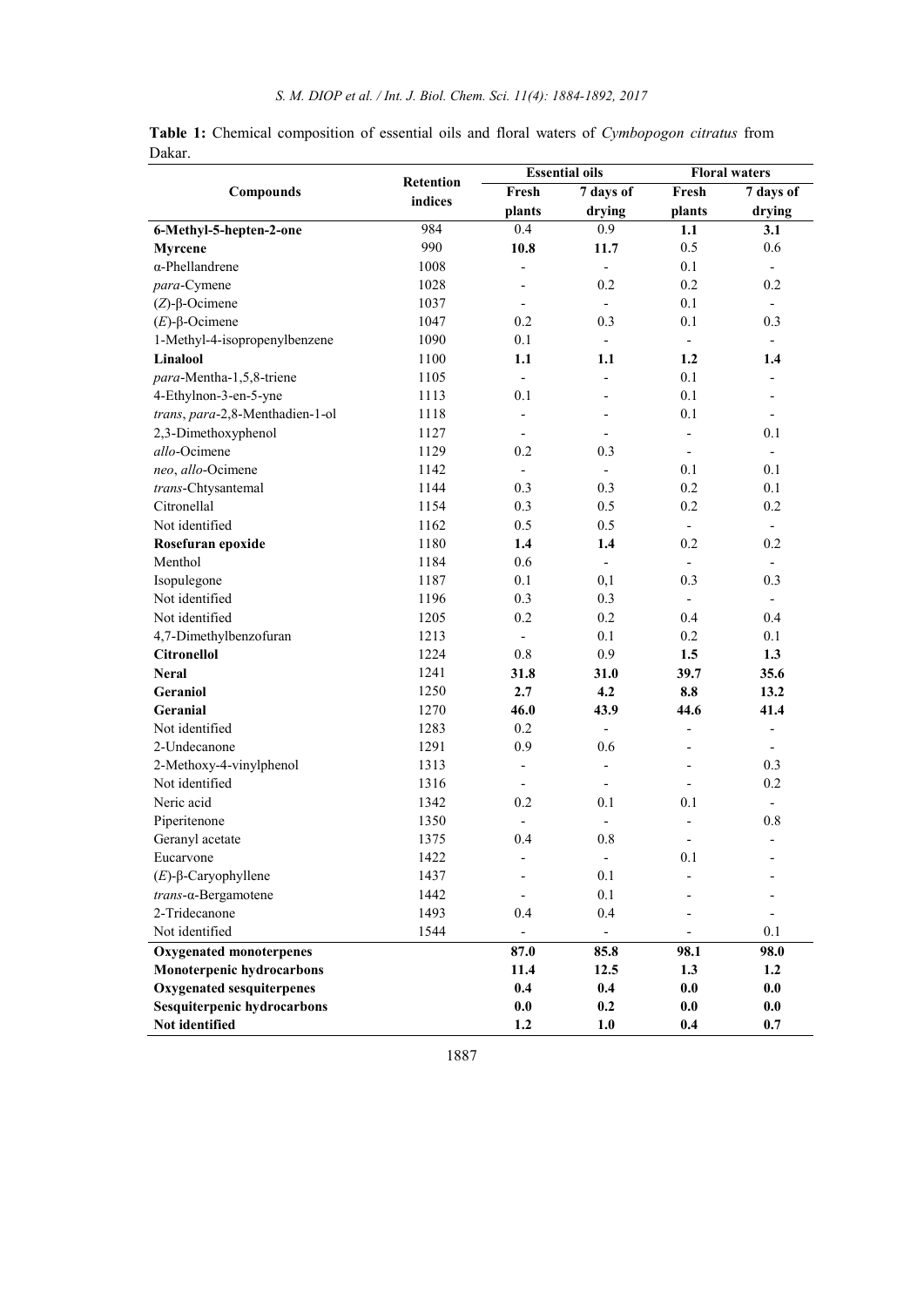|                                  | <b>Retention</b> |                          | <b>Essential oils</b>    | <b>Floral waters</b>     |                          |  |
|----------------------------------|------------------|--------------------------|--------------------------|--------------------------|--------------------------|--|
| <b>Compounds</b>                 | indices          | Fresh                    | $7$ days of              | Fresh                    | 7 days of                |  |
|                                  |                  | plants                   | drying                   | plants                   | drying                   |  |
| $1-Octen-3-o1$                   | 978              |                          | 0.2                      |                          |                          |  |
| 6-Methyl-5-hepten-2-one          | 984              | 0.4                      | 0.9                      | 1.3                      | 4.2                      |  |
| Myrcene                          | 990              | 7.2                      | 9.6                      | 0.6                      | 1.0                      |  |
| $\alpha$ -Phellandrene           | 1008             | $\blacksquare$           | $\overline{\phantom{a}}$ | 0.1                      | 0.1                      |  |
| para-Cymene                      | 1028             | 0.1                      | 0.3                      | 0.2                      | 0.1                      |  |
| $(Z)$ - $\beta$ -Ocimene         | 1037             | $\overline{a}$           | $\overline{\phantom{0}}$ | 0.1                      | 0.1                      |  |
| $E-(\beta)$ -Ocimene             | 1047             |                          | 0.3                      | 0.2                      | 0.8                      |  |
| trans-linalool oxide             | 1075             | $\overline{a}$           | $\overline{\phantom{0}}$ | $\overline{\phantom{0}}$ | 0.1                      |  |
| Linalool                         | 1100             | L,                       | 0.9                      | 0.9                      | 1.4                      |  |
| para-Mentha-1,5,8-triene         | 1105             | $\overline{\phantom{0}}$ | $\overline{\phantom{a}}$ | $\overline{\phantom{a}}$ | 0.1                      |  |
| 4-Ethylnon-3-en-5-yne            | 1113             | $\overline{a}$           | 0.1                      | $\overline{\phantom{a}}$ | $\overline{\phantom{a}}$ |  |
| trans, para-2,8-Menthadien-1-ol  | 1118             |                          | $\overline{\phantom{0}}$ | 0.1                      |                          |  |
| 2,3-Dimethoxyphenol              | 1127             |                          | $\overline{a}$           | $\overline{a}$           | 0.1                      |  |
| allo-Ocimene                     | 1129             | 0.2                      | 0.3                      | $\overline{\phantom{0}}$ | 0.1                      |  |
| neo, allo-Ocimene                | 1142             | $\blacksquare$           | $\overline{\phantom{0}}$ | 0.1                      | $\overline{\phantom{0}}$ |  |
| trans-Chtysantemal               | 1144             | 0.3                      | 0.3                      | 0.1                      |                          |  |
| Citronellal                      | 1154             | 0.2                      | 0.4                      | $\overline{\phantom{0}}$ | 0.2                      |  |
| Not identified                   | 1162             | 0.2                      | 0.4                      |                          | $\overline{\phantom{a}}$ |  |
| Not identified                   | 1165             | $\mathbf{r}$             | $\blacksquare$           | $\overline{\phantom{0}}$ | 0.2                      |  |
| Rosefuran epoxide                | 1180             | 1.4                      | 1.3                      | 0.2                      | 0.1                      |  |
| Menthol                          | 1184             | 0.2                      | $\overline{\phantom{a}}$ | $\blacksquare$           | $\frac{1}{2}$            |  |
| Isopulegone                      | 1187             | $\frac{1}{2}$            | 0.1                      | $\overline{\phantom{0}}$ |                          |  |
| Not identified                   | 1196             | $\overline{\phantom{a}}$ | $\overline{\phantom{0}}$ | 0.2                      | 0.5                      |  |
| Not identified                   | 1205             | 0.2                      | 0.2                      | 0.5                      | 0.4                      |  |
| 4,7-Dimethylbenzofuran           | 1213             | $\overline{\phantom{a}}$ | $\overline{\phantom{0}}$ | 0.2                      | 0.1                      |  |
| <b>Citronellol</b>               | 1224             | 0.8                      | $0.8\,$                  | 1.4                      | 1.2                      |  |
| <b>Neral</b>                     | 1241             | 33.3                     | 31.2                     | 38.4                     | 27.6                     |  |
| <b>Geraniol</b>                  | 1250             | 4.3                      | 6.1                      | 12.5                     | 24.5                     |  |
| <b>Geranial</b>                  | 1270             | 49.5                     | 44.5                     | 42.8                     | 33.6                     |  |
| Not identified                   | 1283             | 0.1                      | 0.1                      | $\overline{\phantom{0}}$ | $\overline{\phantom{a}}$ |  |
| Not identified                   | 1289             | 0.1                      | $\overline{\phantom{0}}$ | $\overline{\phantom{0}}$ | 0.1                      |  |
| 2-Undecanone                     | 1291             | 0.2                      | $\overline{\phantom{0}}$ | $\overline{\phantom{m}}$ |                          |  |
| 2-Methoxy-4-vinylphenol          | 1313             |                          |                          |                          | 1.0                      |  |
| Neric acid                       | 1342             | 0.2                      | 0.1                      | 0.1                      |                          |  |
| Piperitenone                     | 1350             |                          |                          | $\overline{a}$           | 2.0                      |  |
| Geranyl acetate                  | 1375             | 1.0                      | 1.5                      | $\overline{a}$           | $\overline{\phantom{a}}$ |  |
| Eucarvone                        | 1422             |                          |                          |                          | $0.1\,$                  |  |
| $(E)$ -β-Caryophyllene           | 1437             |                          | 0.1                      |                          | $\overline{\phantom{a}}$ |  |
| trans-a-Bergamotene              | 1442             | $\overline{a}$           | 0.1                      |                          | 0.1                      |  |
| 2-Tridecanone                    | 1493             | 0.1                      | 0.2                      |                          | $\overline{\phantom{a}}$ |  |
| Not identified                   | 1544             |                          | $\blacksquare$           |                          | 0.2                      |  |
| <b>Oxygenated monoterpenes</b>   |                  | 91.8                     | 87.1                     | 97.8                     | 95.1                     |  |
| Monoterpenic hydrocarbons        |                  | 7.5                      | 10.6                     | 1.3                      | 2.3                      |  |
| <b>Oxygenated sesquiterpenes</b> |                  | 0.1                      | 0.2                      | 0.0                      | 0.0                      |  |
| Sesquiterpenic hydrocarbons      |                  | $\mathbf{0.0}$           | 0.2                      | 0.0                      | 0.1                      |  |
| Not identified                   |                  | 0.6                      | 0.7                      | 0.7                      | 1.4                      |  |

Table 2: Chemical composition of essential oils and floral waters of *Cymbopogon citratus* from Kaolack.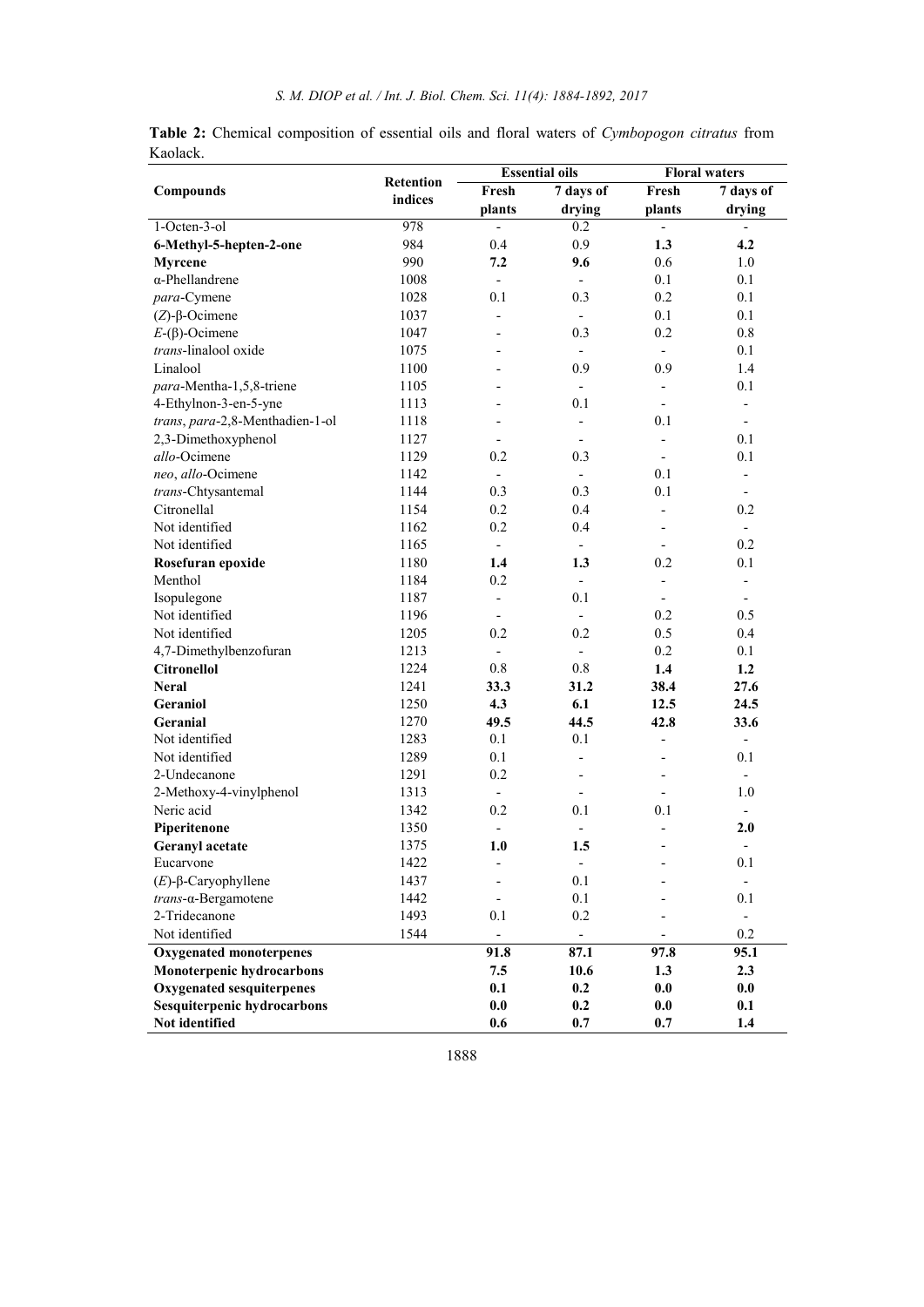### DISCUSSION

Minor variations were noted in the yields after drying. Plants from Kaolack produced more essential oils than those from Dakar in both fresh and dried plants. Oils and floral waters were dominated by three oxygenated monoterpenes (geranial, neral and geraniol) and one monoterpenic hydrocarbon (myrcene). Depending on the origin, it is showed no important variations in the chemical composition of both oils and floral waters. Both isomers geranial and neral were the most representative compounds identified in oils and floral waters and they decreased after drying. EOs were higher in geranial and lower in neral than FWs in Dakar and Kaolack regions, except the content of neral in FWs of dried plants from Kaolack compared with their EOs. For geraniol, the proportions were more abundant in FWs than EOs and a strong increase of percentages was noted in dried plants compared to fresh plants. The most significant variation observed in the chemical compositions was myrcene, compound which represented 10.8 and 11.7% (Dakar) and 7.2 and 9.6% (Kaolack) in essential oils and identified only between 0.5 and 1.0% in floral waters. Geraniol that represented 8.8 and 13.2% (Dakar) and 12.5 and 24.5% (Kaolack) of the FWs from Senegal constituted also 7.1% in commercial oil of *Cymbopogon citratus* from Pranarom, Belgium (Ahmad and Viljoen, 2015). Geranial, neral and myrcene have been reported as major constituents of several essential oils of *Cymbopogon citratus* (Blanco et al., 2009; Bassolé et al., 2011; Costa et al., 2011; Hanaa et al., 2012; Kpoviessi et al., 2014). In these latter as in those from Senegal and FWs, geranial was the most abundant, followed by neral. These oils showed important biological properties. Costa et al. (2011) indicated the beneficial effects of *C. citratus* in the reducing of the blood

cholesterol level. Kpoviessi et al. (2014) reported the antitrypanosomal and antiplasmodial activities of lemongrass oils. Floral waters from Senegal that were also characterized by geranial and neral may constitute an alternative to low yields of oils. The composition of oils and floral waters of *C. citratus* from Senegal is similar to those of the commercial oils from Aroma Zone (France) that contain mainly geranial 40.4%, neral 37.1% and geraniol 8.4%. In this work, the chemical composition of EOs and FWs of *C. citratus* from Senegal has been studied for the first time. Thus, the results showed the chemical profile of the extracts of this aromatic plant which are often used in this country without any information on their biochemical constituents that are responsible of the nutritional and therapeutic properties. *Cymbopogon* essential oil is generally recognized as a power repellent against anopheles. About this, Leal and Uchida (1998) revealed that both geranial and neral were responsible for the efficacy of *C. citratus* against mosquitoes. Ongoing study on the properties of the Senegalese EOs and FWs will provide useful information about their aromatic properties and their use to fight against malaria, one of the deadliest diseases in Africa. To do it, spray against mosquitoes can be formulated with *C. citratus* extracts. As such or microencapsulated with natural products (arabic-gelatin gum, oils of coconut, soybean or olive) that increase its efficacy, this product may play at least locally a key role in malaria prevention (Maia and Moore, 2011; Soonwera and Phasomkusolsil, 2015) but this approach needs further investigations. In alimentary field, floral waters can also be introduced within atomized products for tea and infusions.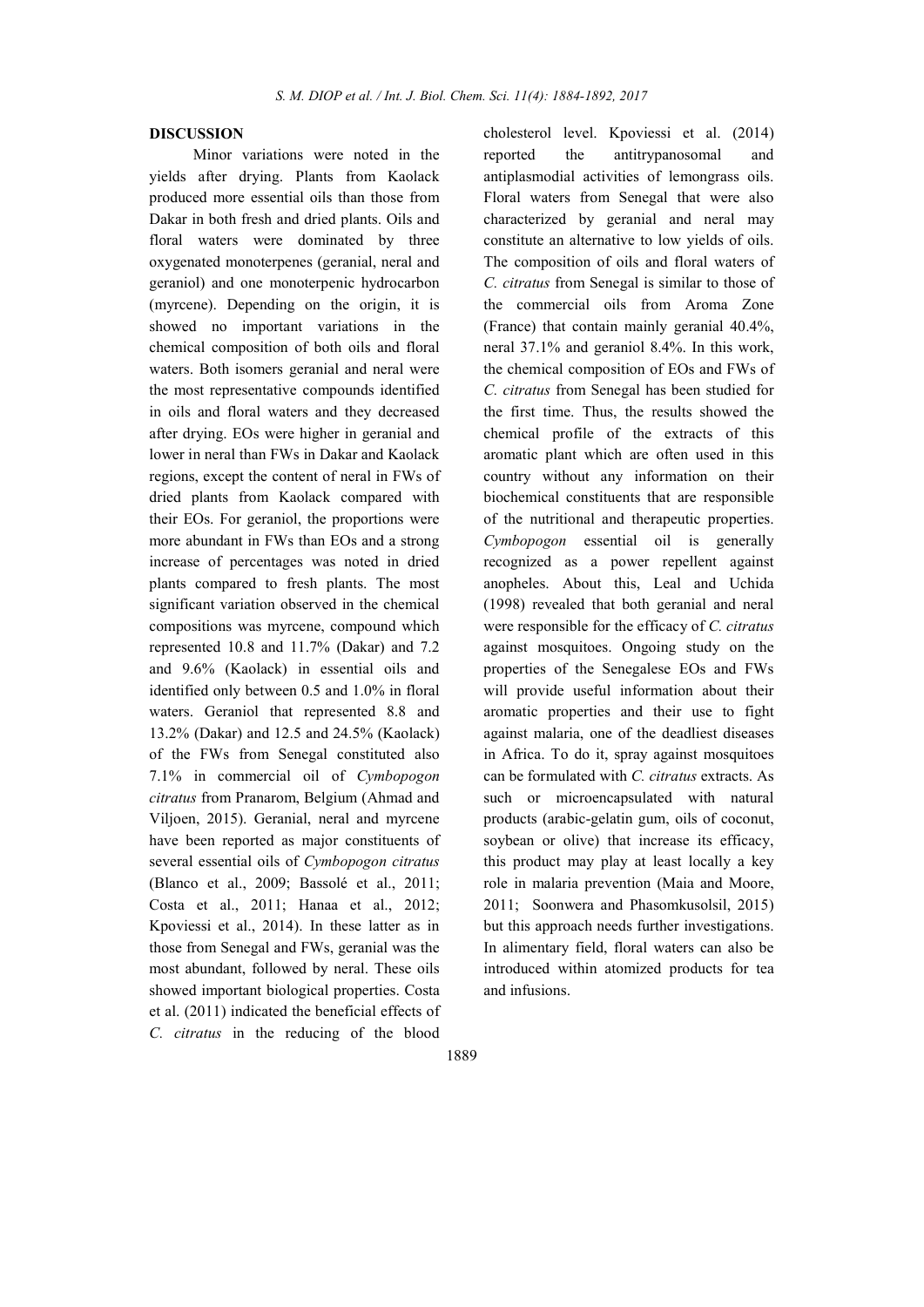## Conclusion

The present study is the first conducted on *C. citratus* from Senegal. The results revealed that the origin of the plants and the drying had minor effects on the chemical composition of the EOs and FWs. It is also showed that the EOs and FWs studied have the same major constituents. Indeed both geranial and neral were the prominent compounds of the extracts from Dakar and those from Kaolack. These compounds are known for their repellent properties against mosquitoes and could be used in the fight against malaria. Further researches could allow to study the biological properties of *C. citratus* from Senegal.

## COMPETING INTERESTS

The authors declare that they have no competing interests.

## AUTHORS' CONTRIBUTIONS

SMD made the extractions, carried out the analyzes and wrote the article; MTG supervised the extractions and participated on the writing of the article; IN supervised the extractions and participated on the writing of the article; MBD participated on the writing of the article; El HBN participated on the analyzes; AT participated on the extractions and the analyzes; M-LF provided the GC/MS apparatus and participated on the analyzes.

GL orientated the research, supervised the analyses and participated on the writing of the article.

#### **REFERENCES**

Adams RP. 2001. *Identification of Essential Oil Components by Gas Chromatography/Quadrupole Mass Spectrometry*. Allured Publishing Co: Carol Stream IL., USA.

- Ahmad A, Viljoen A. 2015. The *in vitro*  antimicrobial activity of *Cymbopogon*  essential oil (lemongrass) and its interaction with silver ions. *Phytomedicine,* 22: 657-66. DOI: http://dx.doi.org/10.1016/j.phymed.2015. 04.002
- Avoseh O, Oyedeji O, Rungqu P, Chungag BN, Oyedeji A. 2015. *Cymbopogon*  Species; Ethnopharmacology, Phytochemistry and the Pharmacological Importance. *Molecules,* 20: 7438-7453. DOI: 10.3390/molecules20057438
- Bassolé IHN, Meda AL, Bayala B, Obame LC, Ilboudo AJ, Franz C, Novak J, Nebié RC, Dicko MH. 2011. Chemical composition and antimicrobial activity of *Cymbopogon citratus* and *Cymbopogon giganteus* essential oils alone and in combination. *Phytomedicine,* 18: 1070- 1074. DOI: 10.1016/j.phymed.2011. 05.009
- Blanco MM, Costa CARA, Freire AO, Santos Jr. JG, Costa M. 2009. Neurobehavioral effect of essential oil of *Cymbopogon citratus* in mice. *Phytomedicine,* 16: 265- 270. DOI: 10.1016/j.phymed.2007. 04.007
- Bossou AD, Ahoussi E, Ruysbergh E, Adams An, Smagghe G, Kimpe N De, Avlessi F, Sohounhlouea DCK, Mangelinckx S. 2015. Characterization of volatile compounds from three *Cymbopogon* species and *Eucalyptus citriodora* from Benin and their insecticidal activities against *Tribolium castaneum*. *Industrial Crops and Products,* 76: 306-317. DOI: http://dx.doi.org/10.1016/j.indcrop.2015. 06.031
- Briones MDCV, Hernández LR, Beltrán JÁG. 2015. Physicochemical and Antioxidant Properties of *Cymbopogon citratus*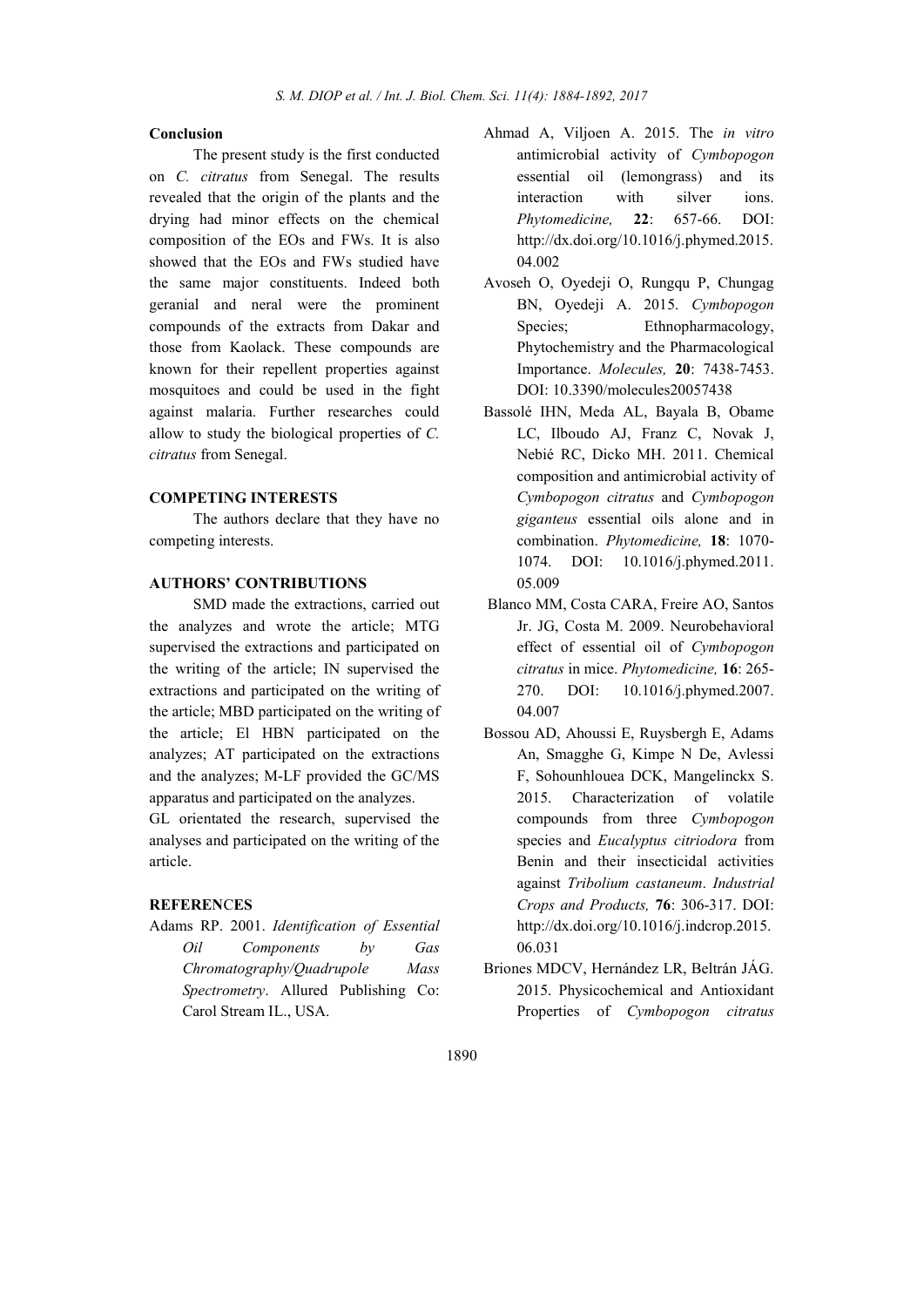Essential Oil. *Journal of Food Research*, 4(3): DOI: 10.5539/jfr.v4n3p36

- Costa CARA, Bidinotto LT, Takahira RK, Salvadori DMF, Barbisan LF, Costa M. 2011. Cholesterol reduction and lack of genotoxic or toxic effects in mice after repeated 21-day oral intake of lemongrass (*Cymbopogon citratus*) essential oil. *Food and Chemical Toxicology,* 49: 2268-2272. DOI: 10.1016/j.fct.2011.06.025
- Diop SM, Guèye MT, Ndiaye I, Ndiaye EHB, Diop MB, Heuskin S, Fauconnier ML, Lognay G. 2016. Chemical composition of essential oils and floral waters of *Mentha longifolia* (L.) Huds. from Senegal. *American Journal of Essential Oils and Natural Products*, 4(1): 46-49. DOI : http://www.essencejournal.com/ vol4/issue1/pdf/4-1-2.1.pdf
- Fadli M, Pagès JM, Mezrioui NE, Abbad A, Hassani L. 2016. *Artemisia herba-alba* Asso and *Cymbopogon citratus* (DC.) Stapf essential oils and their capability to restore antibiotics efficacy. *Industrial Crops and Products,* 89: 399-404. DOI: http://dx.doi.org/10.1016/j.indcrop.2016. 05.039
- Francisco V, Costa G, Figueirinha A, Marques C, Pereira P, Neves BM, Lopes MC, Rodríguez CG, Cruz MT, Batista MT. 2013. Anti-inflammatory activity of *Cymbopogon citratus* leaves infusion via proteasome and nuclear factor-κB path way inhibition: Contribution of chlorogenic acid. *Journal of Ethnopharmacology,* 148: 126-134. DOI: http://dx.doi.org/10.1016/j.jep. 2013.03.077
- Guèye MT. 2012. Gestion intégrée des ravageurs de céréales et de légumineuses stockées au Sénégal par l'utilisation de substances issues de plantes. Thèse de

doctorat en sciences agronomiques et ingénierie biologique, Gembloux Agro Bio-Tech, Université de Liège, Belgique, p. 216.

- Hanaa ARM, Sallam YI, El-Leithy AS, Aly SE. 2012. Lemongrass (*Cymbopogon citratus*) essential oil as affected by drying methods. *Annals of Agricultural Science,* 57(2): 113-116. DOI: http://dx.doi.org/10.1016/j.aoas.2012.08. 004
- Joulain D, König WA. 1998. *The Atlas of Sesquiterpene Data Hydrocarbons*. E.B.- Verlag, Hamburg.
- Kpoviessi S, Bero J, Agbani P, Gbaguidi F, Kpoviessi BK, Sinsin B, Accrombessi G, Frédérich M, Moudachirou M, Leclercq JQ. 2014. Chemical composition, cytotoxicity and in vitro antitrypanosomal and antiplasmodial activity of the essential oils of four *Cymbopogon* species from Benin. *Journal of Ethnopharmacology,* 151: 652-659. DOI: http://dx.doi.org/10.1016/ j.jep.2013.11.027
- Leal WS, Uchida K. 1998. Application of GC-EAD to the Determination of Mosquito Repellents Derived from a Plant, *Cymbopogon citratus*. *J. Asia-Pacific Entomol.,* 1(2): 217-221. DOI: 10.1016/S1226-8615(08)60022-9
- Maia MF, Moore SJ. 2011. Plant-based insect repellents: a review of their efficacy, development and testing. *Malaria Journal,* 10(1): S11. DOI: http://www.malariajournal.com/content/ 10/S1/S11
- Naik MI, Fomda BA, Jaykumar E, Bhat JA. 2010. Antibacterial activity of lemongrass (*Cymbopogon citratus*) oil against some selected pathogenic bacterias. *Asian Pacific Journal of Tropical Medicine,* 3(7): 535-538. DOI: